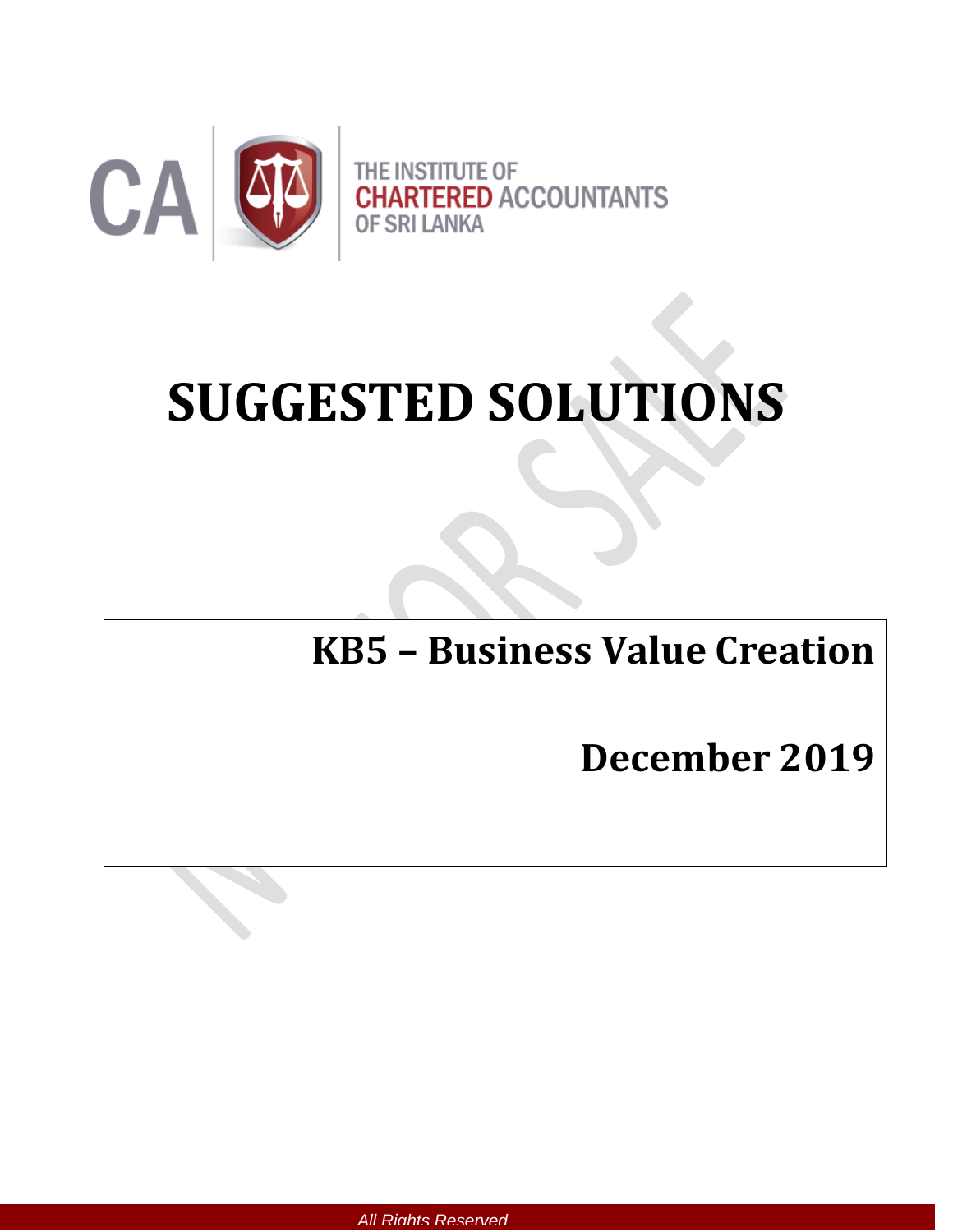### **SECTION 1**

#### **Answer 01**

**Relevant learning outcome/s: 1.2**  Value creation process. Study text reference: Pages 4, 8 and 9

(a)

- **Inbound logistics** inbound logistics refers to receiving materials from suppliers, handling and storing them, and distributing them to the production departments. Being a yoghurt manufacturing company, its main raw material is milk. Milkycoo collects milk from farmers and stores it in its cooling rooms per the health and safety standards. It is evident that this has added value as the quality is ensured and wastage is minimised. When the production department requests the raw materials, they are delivered to the production floor.
- **Operations** this involves making the yoghurt converting milk and other ingredients into yoghurt, which is then followed by quality control, labelling and packaging, before the goods are delivered to customers.
- **Outbound logistics** this involves storing finished goods and distributing them to customers. Yogurts are stored in a separate warehouse and Milkycoo distributes them to nearby supermarkets as and when required. This too has to be done to ensure the quality of the yoghurt is preserved, and these activities generate value.
- **Marketing and sales** this involves informing customers about the product and persuading them to buy it. Milkycoo has mainly done this through advertising and sales promotions, which helps to increase sales, and this is considered a value generating activity.
- **Service** this involves providing services to customers after the delivery of the goods. After sales services, customer support and helpline are a few examples. According to the given scenario, these kinds of services are not required by the customers of Milkycoo, since this is a consumer good.

(b)

- HRM will be concerned with ensuring Milkycoo has suitable, trained and skilled people to carry out operations. Thus, having HRM will ensure that the recruitment, training and rewarding of staff is done in such a way that is ensures high quality, efficiency and effectiveness in/of the work done.
- Procurement this ensures that the required quality inputs are obtained at the right time, at an economical price. It ensures that there are no delays and the produced goods are of high quality. Efficient, effective and economical procurement systems add value to the organisation.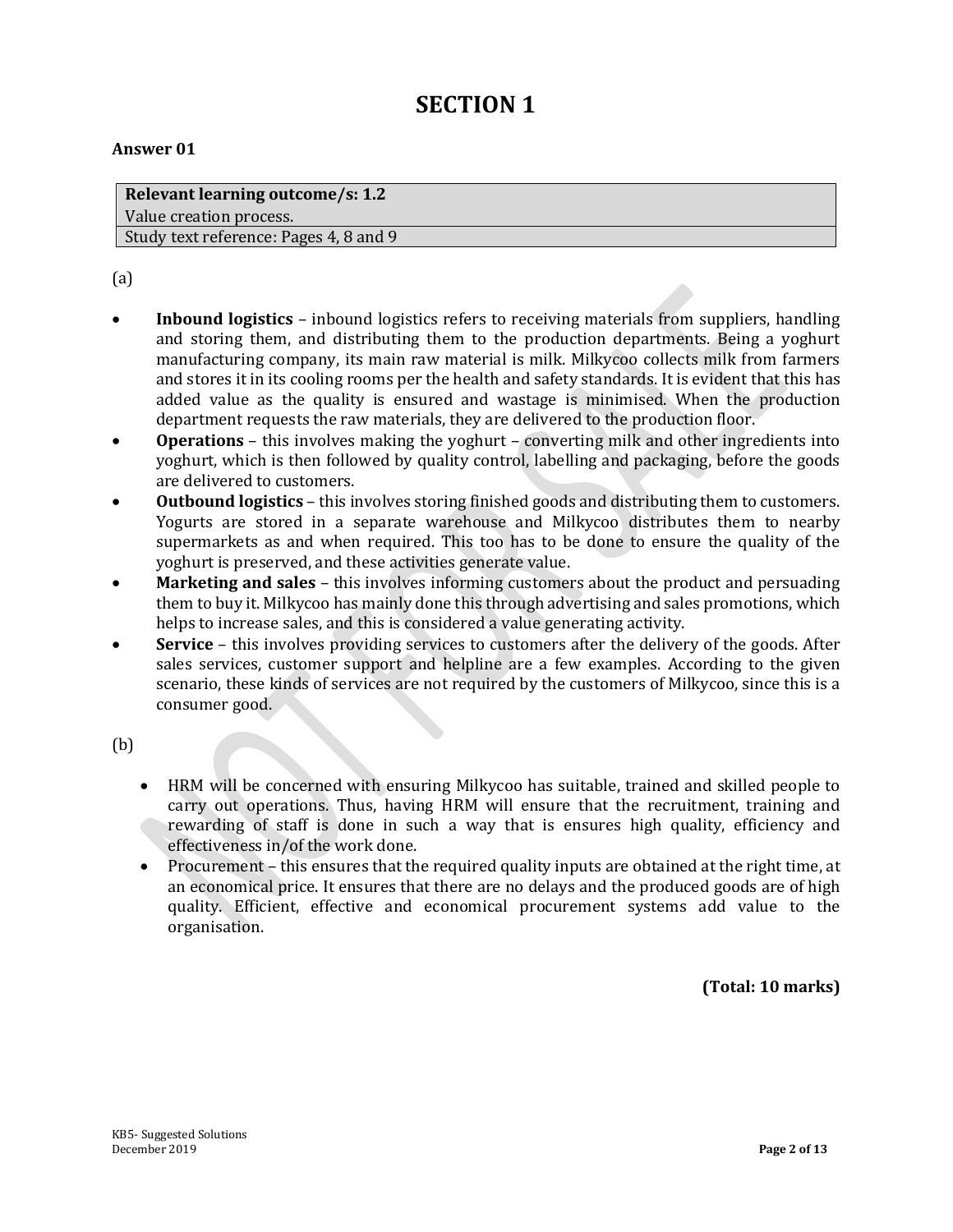| Relevant learning outcome/s: 2.2      |
|---------------------------------------|
| Inventory management and warehousing. |
| Study text reference: Pages 47 and 48 |

#### (a)

Inventory management ensures that materials are available when needed for production (or for other purposes) without incurring delays with regard to placing an order with a supplier and waiting for delivery. Similarly, finished goods are held to ensure that customer demand is met immediately without the need for them to wait till the goods are produced. This will help to prevent pile-ups and shortages of inventory.

- Rainyday does not record and monitor its inventory levels properly. As a result, there are nonmoving stocks in the warehouse. Due to holding of unnecessary stock in the warehouse, the company has capacity issues in the warehouse, and it needs to hire extra space during peak seasons. Holding unnecessary inventory results in costs, and these costs do not necessarily generate value.
- At the same time, in some instances, certain inventories are out of stock when they are requested by the factory for production. As a result there are a lot of complaints relating to delays in production.
- Though the company maintains bin cards to update the finish goods inventory, it is not accurate.
- It was observed that many of the materials bought were damaged due to bad warehousing and there were many complaints from distributors about umbrellas being of poor quality.

Therefore inventory management is very important for Rainyday since it helps the company to record and monitor inventory levels properly. Apart from that, it will help the company to keep inventory costs to a minimum (by preventing excessive inventory but without unacceptable delays).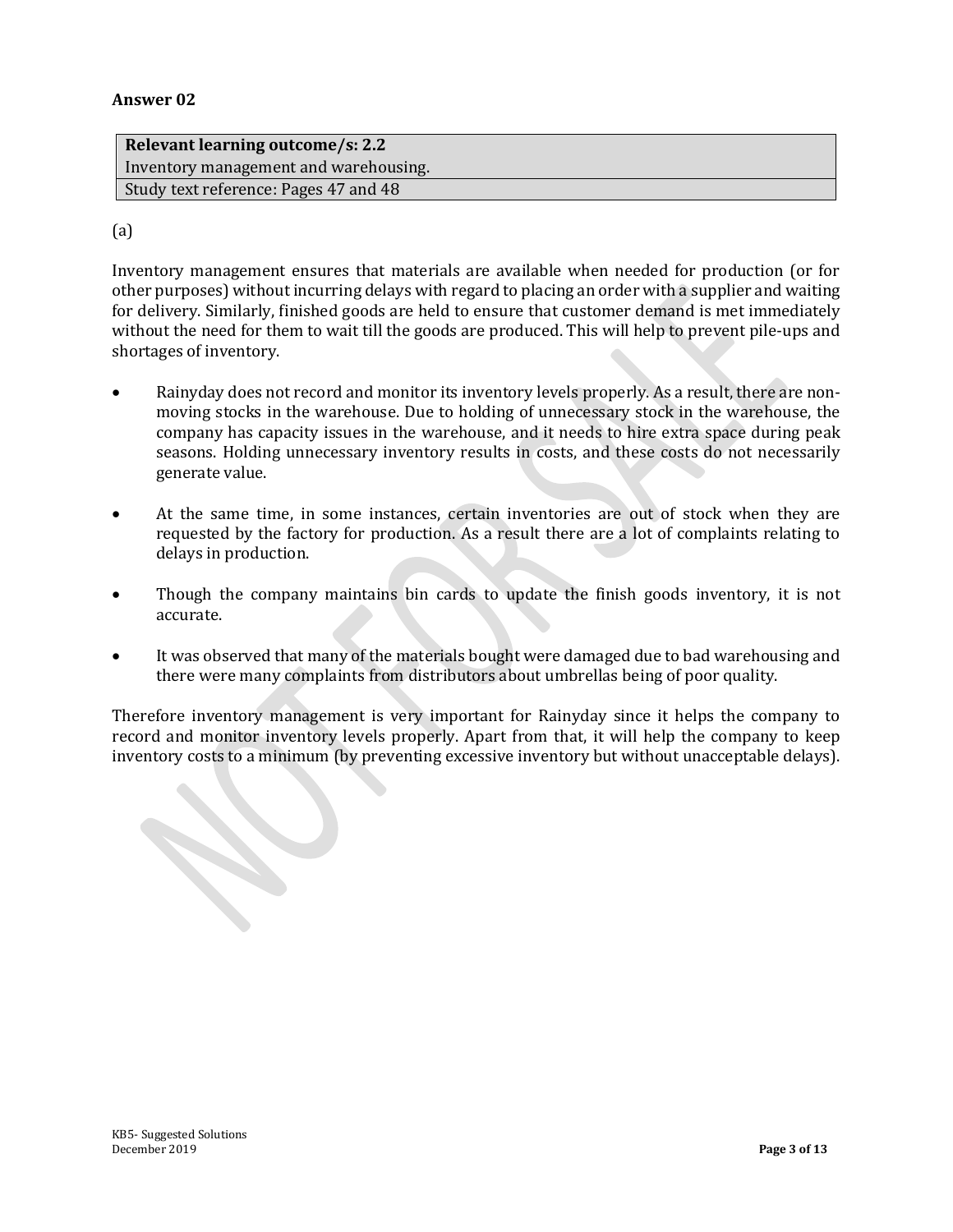A warehouse management system (WMS) is an IT system for controlling the movement and storage of goods within the warehouse.

- An efficient WMS helps companies to reduce costs by minimising the amount of unnecessary inventory. A WMS provides an automated link between order processing and logistics management in order to pick, pack and ship products from the warehouse. Since Rainyday has no link between its production departments, when purchasing the raw materials there are lot of unnecessary stock in the warehouse. With the WMS that issue can be rectified since the system could easily link the production requirements with the purchasing department and the suppliers.
- A WMS can be used for modelling the physical storage facilities in the warehouse (racking and location of racks etc.). For example, certain products that are often sold together or are sold more often than others can be grouped together or placed near the delivery area. Finished goods in high demand can be separately stored, so that they can be easily picked and shipped to customers.
- A RFID or barcodes can be used to track where products are held, which suppliers they come from and the length of time they are stored. A WMS then provides the management with an analysis of this data to control inventory levels and maximise the use of warehouse space. Rainyday already has issues with regard to capacity in its warehouse due to poor utilisation of space. This problem can be resolved by using a WMS system.
- A WMS will ensure that once raw materials are received they are checked properly to ensure quality and then stored carefully in a manner that will enable easy retrieval. This will prevent unwanted costs and wastage of raw materials. The same applies for finished goods – they are stored safely and in a manner that enables quick dispatch.
- A WMS creates value by allowing efficient planning of operations and control.
- A WMS will ensure proper maintenance of records, which ensures inventory records and orders are done properly. This will help the monitoring and control of inventory levels so that there are no shortages or excessive inventory; and this reduces the cost of having too much inventory or damages caused to inventory.

**(Total: 10 marks)**

(b)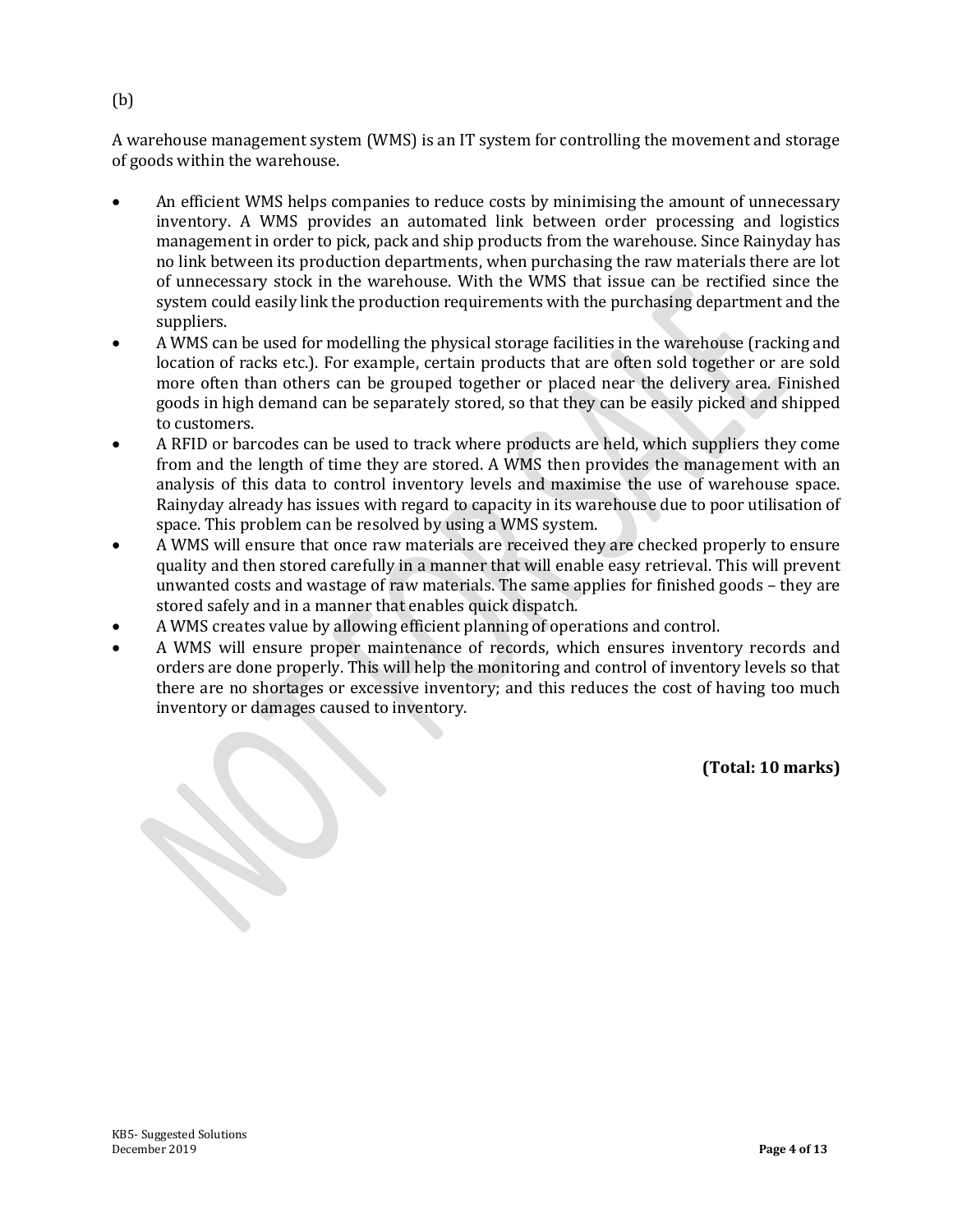| Relevant learning outcome/s: 3.3    |
|-------------------------------------|
| Quality management.                 |
| Study text reference: Pages 81 - 89 |
|                                     |

(a) Quality costs consist of four elements.

- Prevention costs these include arrangements to prevent defective items or reduce the number of defectives. Improvements to the manufacturing processes of pharmaceuticals, training of workers, quality engineering, statistical process controls etc.
- Inspection and testing costs these include the costs of inspecting and testing output to identify deffective items or batches. Identification of defective products involves having a team of inspectors.
- Internal failure costs these include the costs of correcting defective items that are found by inspection and the testing process. Examples of internal failure costs include cost of rework, rejected products, scrap etc.
- External failure costs these include the costs of dealing with complaints from customers about defective items that have escaped detection in the inspection process and have been sold to customers. The shipment of defective products can dissatisfy customers, damage goodwill and reduce sales and profits. The company had to pay a fine of Rs. 5 million due to various complaints made by customers.
- (b) Six Sigma is a quality programme designed to reduce costs, defects and help lower costs, save time and improve customer satisfaction. Key features of the Six Sigma approach include the following.
	- Six Sigma's aim is to avoid waste and inefficiency, thereby increasing customer satisfaction by delivering what the customer is really expecting.
	- Project teams are established to achieve the required improvements in processes. These project teams consist of representatives from every department or aspect of operations that might contribute towards making the required improvements.
	- Acceptable standards are established to see whether the required quality standards have been achieved.
	- The Six Sigma approach is based on statistical standards that establish a goal of no more than 3.4 defects per million units or procedures.
	- The higher the Sigma value, the fewer the deviations (i.e. fewer the defects).
	- The Six Sigma approach relies heavily on statistical measurements. Actual performance is measured and compared with the target.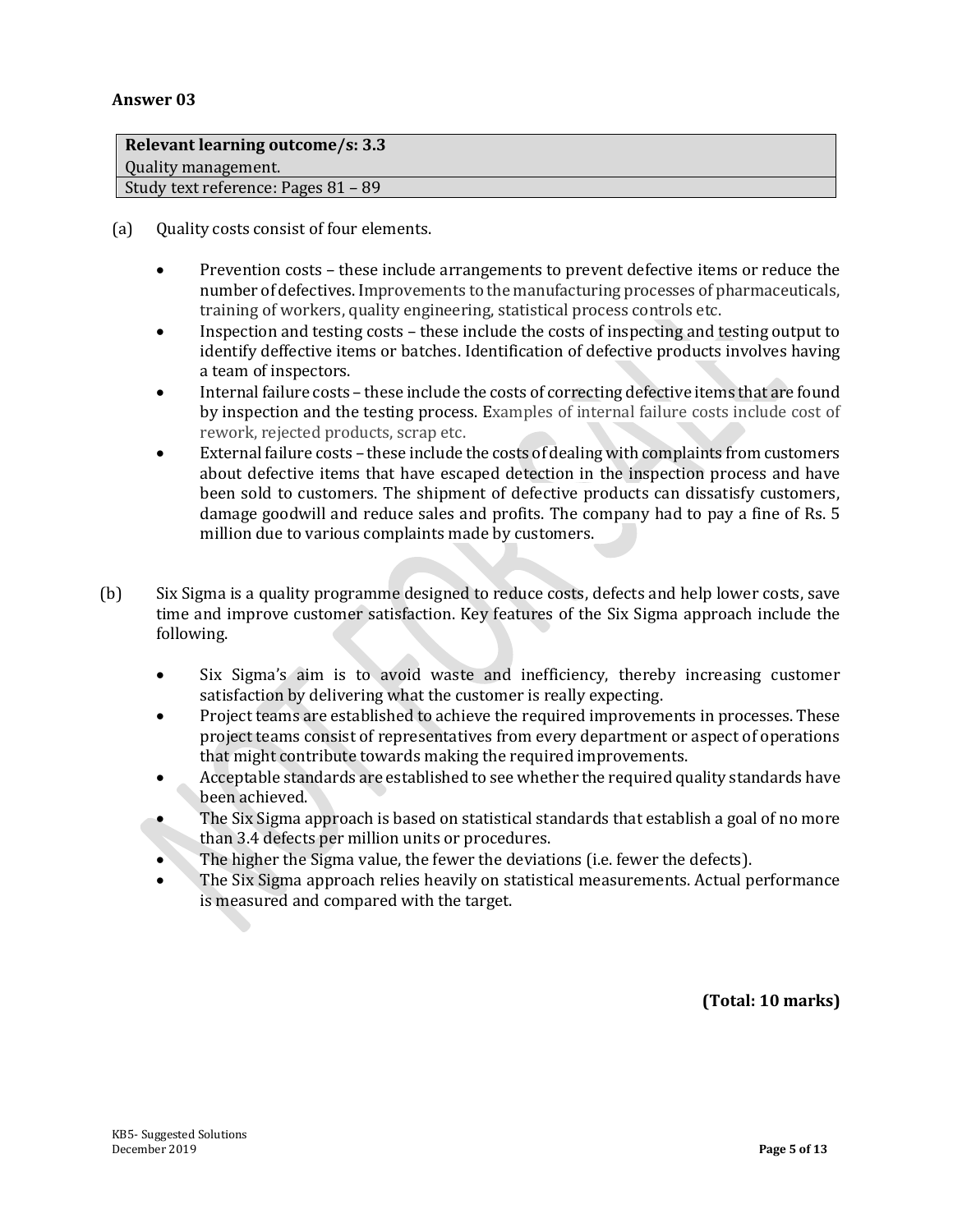(a)

| Relevant learning outcome/s: 6.3        |
|-----------------------------------------|
| E-business                              |
| Study text reference: Pages 284 and 285 |

- The subscription model this enables Knowledge Hub to collect a subscription fee from consumers who access the website that has the content (including magazines, journals and other material). It could charge a fee, which varies with the amount of material the consumer accesses (more access to content could be provided at a higher fee).
- The advertising model this will enable Knowledge Hub to provide newsletters and journals to consumers without a price. It earns revenue from advertising by providing marketing and advertising services to companies.
- Merchant model this involves using the Internet to sell goods and services. Customers are able to order the items online and also pay for it online. The products can be delivered digitally.

(b)

- Value proposition how will providing newsletters and other content online provide value for customers? Would customers find it more beneficial than traditional print media?
- Revenue how will it generate revenue for Knowledge Hub? Is it by advertising or by subscriptions, or a mix of both?
- Market opportunity the company should consider the market and its segmentation. What are the commercial opportunities that exist in this market? What is the potential size of the market?
- Competitive environment how many competitors offer the same service using e-commerce? If many exist it might be hard for Knowledge Hub to compete.
- Competitive advantage what can the company offer to customers that competitors cannot?
- Management team who will be responsible for the e-commerce operations? Would a new manager be needed?
- Market strategy how does Knowledge Hub intend to enter this market? How will it be positioned in the target market?
- Organisation of operations how will Knowledge Hub organise work to deliver the services? What changes are needed to operational procedures? Since this is a new way of doing business the company should first study the background of the new operations, and new processes should be added.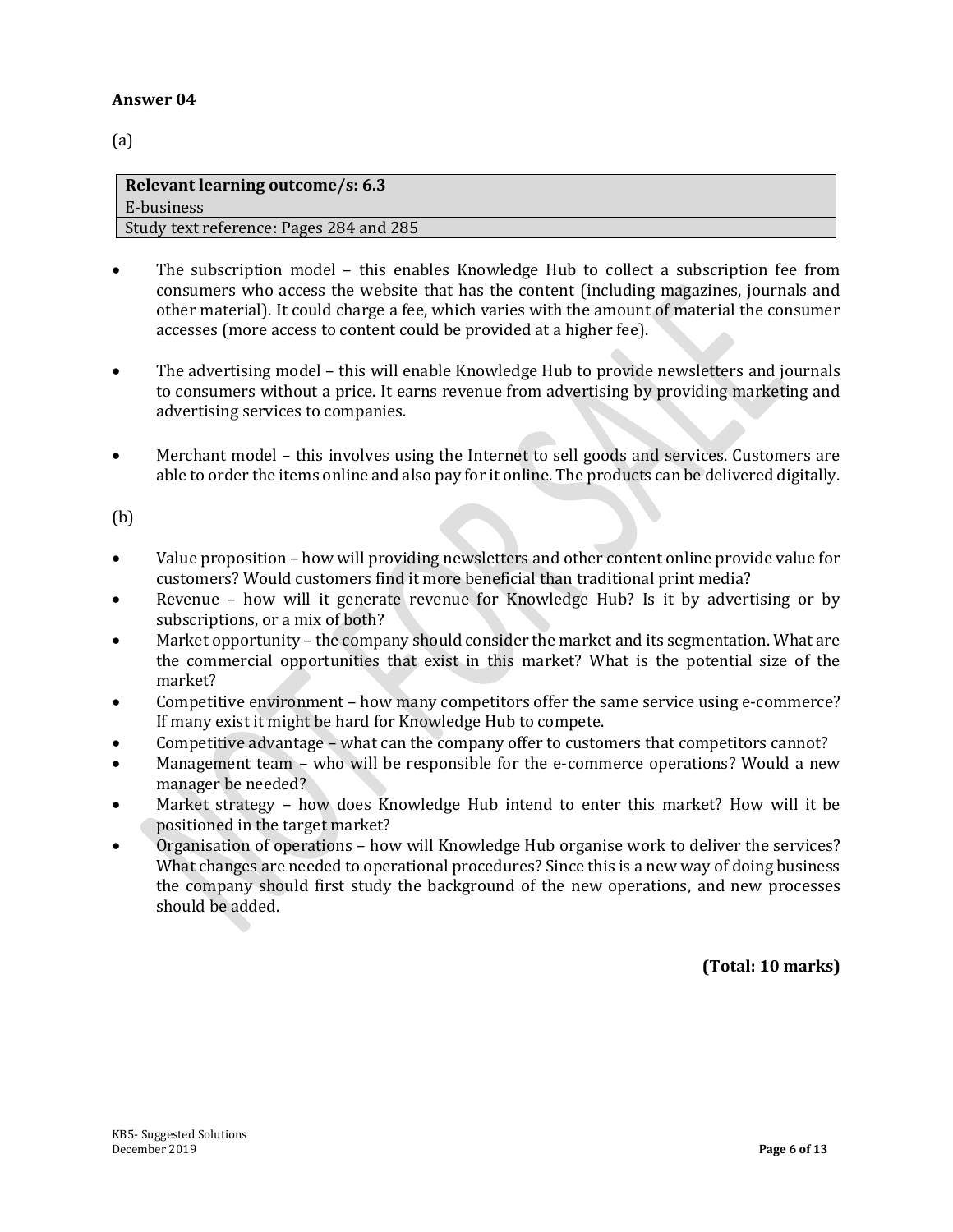(a)

#### **Relevant learning outcome/s: 5.3**  Talent attraction and retention. Study text reference: Page 190

| <b>Advantages of internal recruitment</b>                                                                                                                                                                                       | <b>Advantages of external recruitment</b>                                                                                                                                                                                                                                                                                          |
|---------------------------------------------------------------------------------------------------------------------------------------------------------------------------------------------------------------------------------|------------------------------------------------------------------------------------------------------------------------------------------------------------------------------------------------------------------------------------------------------------------------------------------------------------------------------------|
| Internal promotion can improve the morale and<br>motivation of the workforce.                                                                                                                                                   | The organisation may not have employees with<br>the skills required for the job.                                                                                                                                                                                                                                                   |
| Internal recruitment provides<br>a<br>career<br>development<br>opportunity<br>existing<br>to<br>employees. Career development helps with<br>talent retention.                                                                   | External recruitment may introduce 'fresh<br>thinking' and new ideas to the organisation.                                                                                                                                                                                                                                          |
| Existing employees have a performance record,<br>as such the employer would already know about<br>their strengths and weaknesses.<br>Making<br>internal appointments may therefore be less<br>risky than external appointments. | There may not be an existing employee who is<br>the right person for the job. Appointments to<br>senior management positions, for example, are<br>often made by external recruitment. Similarly,<br>appointments of talented individuals for career<br>progression are often external - from business<br>schools and universities. |
| The employees may already know the people<br>they will be working with, if they are successful<br>in getting the job.                                                                                                           | There may be more vacancies than there are<br>candidates to fill by internal promotion.                                                                                                                                                                                                                                            |
| Internal promotion is an inexpensive method of<br>recruitment - avoiding the costs of advertising<br>or recruitment consultants' fees. Internal<br>recruitment may also be much quicker.                                        | The vacancies may be for junior jobs that<br>existing employees do not want to apply for.                                                                                                                                                                                                                                          |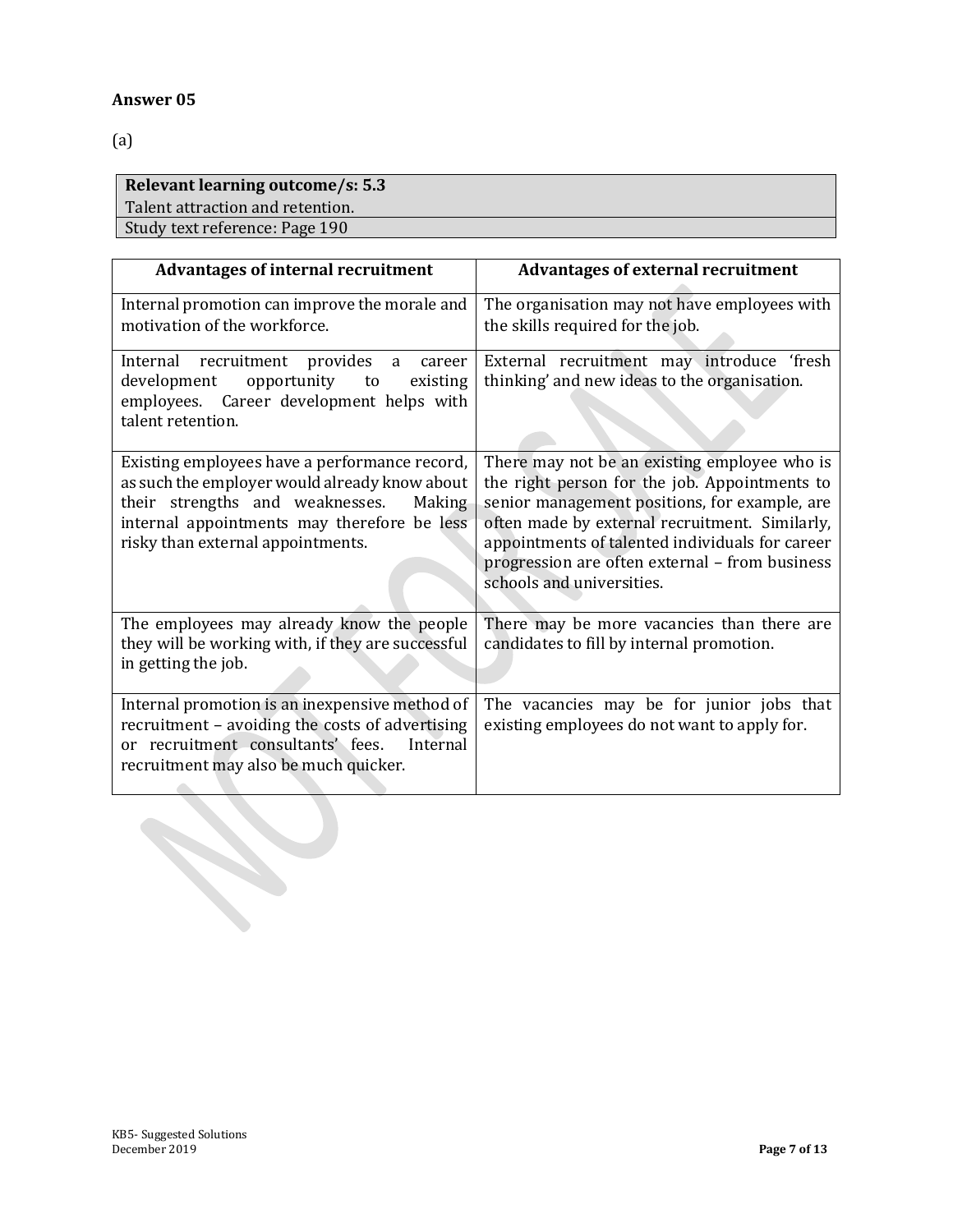#### (b)

#### **Stages in a socialisation process**

The process of socialisation and getting new employees to fit into the organisation happens in three stages.

| <b>Stage of socialisation</b>   |                                                                                                                                                                                                                                                                                                                                                                                                                                                                                  |  |  |
|---------------------------------|----------------------------------------------------------------------------------------------------------------------------------------------------------------------------------------------------------------------------------------------------------------------------------------------------------------------------------------------------------------------------------------------------------------------------------------------------------------------------------|--|--|
| Before joining the organisation | Employers use the selection process, especially selection<br>interviews, to inform the individual about the organisation and<br>what will be expected from them. Interviews are also intended<br>to ensure that the organisation employs the 'right type' of<br>person, who seems likely to fit in well.                                                                                                                                                                         |  |  |
| On first joining                | On first joining the organisation, new employees will have<br>ideas about what to expect. Reality may match these<br>expectations, or the job may not be what the individual was<br>expecting.<br>When the employee's expectations differ from reality, a<br>socialisation process is needed to make the individual familiar<br>with the organisation's standards, methods and culture.<br>If the new employee remains unhappy, they will resign.                                |  |  |
| Familiarisation                 | After the employee has joined the organisation, the<br>socialisation process should begin. The process ends only<br>when the new employee:<br>Is comfortable in the organisation and in his/her work<br>team.<br>Has internalised the 'norms' of the organisation and<br>their fellow workers.<br>Feels accepted and valued.<br>Understands the job, and also the rules, procedures and<br>informal practices of the organisation.<br>Knows what is expected of them in the job. |  |  |

As new employees settle into the company, their productivity will improve.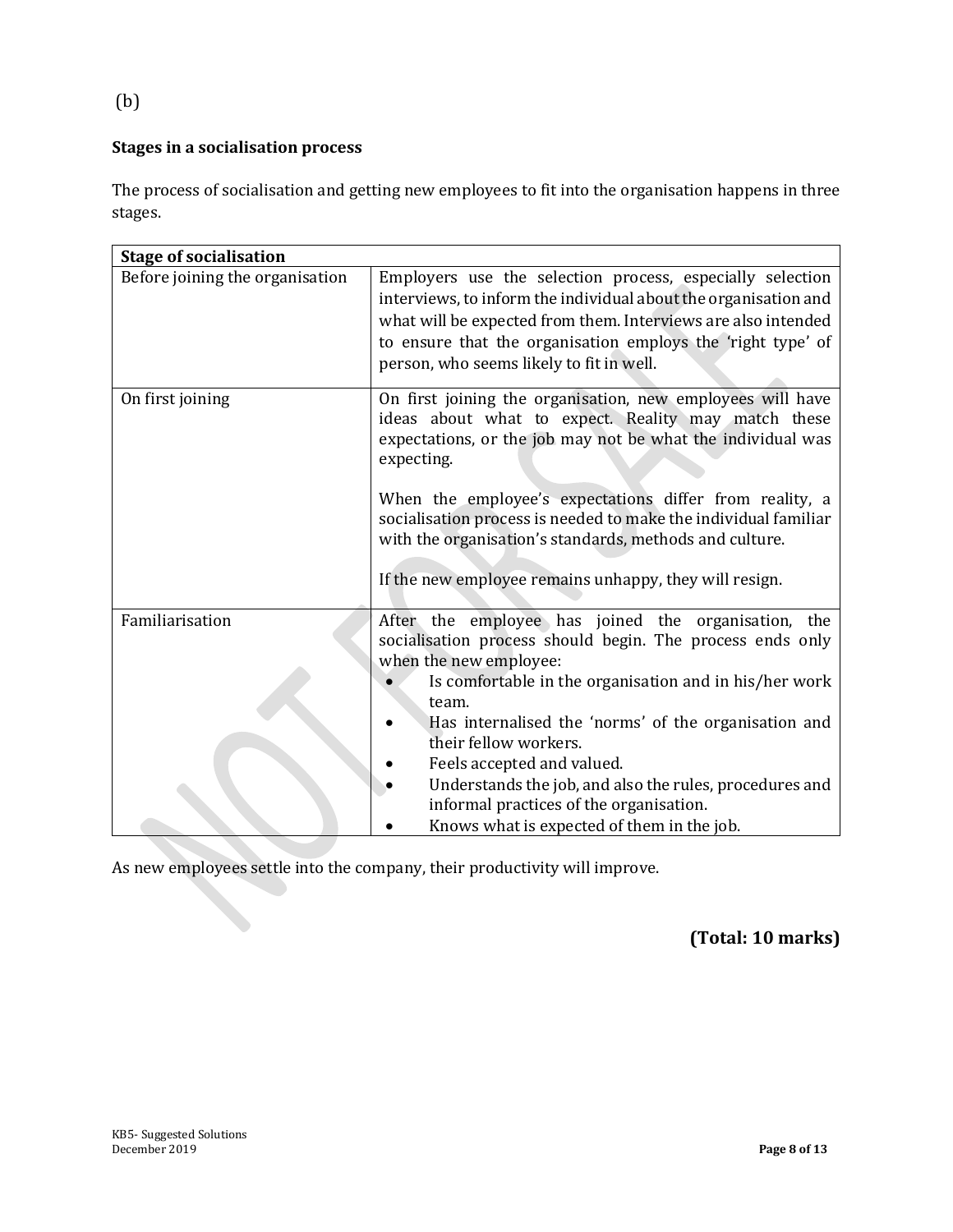### **SECTION 2**

#### **Answer 06**

#### **Relevant learning outcome/s: 4.3, 4.7 and 4.5**

4.3 Managing products and brands 4.7 Managing the product life cycle.

4.5 Distribution and channel management.

Study text reference: Pages 133, 139, 140, 155 – 157

(a) The new herbal shampoo is in the introduction stage of the product life cycle, and its marketing mix could be designed as follows.

**Product:** Develop a product that meets the needs of customers in a target market. If the product is very new, this may be difficult and the first producers may not get the product features 'right' the first time. At this stage, there may be significant changes to the product features in order to make the product more attractive. **The ayurvedic nature and fragrance of the product can be** improved further.

**Price:** The pricing strategy for the new shampoo could be a price skimming strategy, where a high price is charged in the belief that a sufficient number of customers will be willing to pay this price. Or the pricing strategy could be a market penetration pricing strategy, where a low price is charged in order to build up demand for the new product. Due to its unique Ayurveda nature and herbal formulas, charging a high price at this stage is appropriate.

**Place:** There will probably be limited distribution channels for a new product and the challenge for the manufacturer is to find ways of making the product available to customers to buy. However, the herbal shampoo is a consumer good that may be classified under shopping goods, thus the product should be available for purchase at convenient places.

**Promotion:** Spending on advertising and promotions may need to be high, initially to make potential customers aware of the existence of the product, then to create interest, and then to persuade customers to buy it.

(b) At the introduction stage of a product there is hardly any profit due to low sales growth and high expenditure. Unit costs are high due to low output and costly sales promotions.

#### (c) **Requirements for successful brand positioning**

- **Relevance:** "Akbambaru" should be positioned in a way that it has meaning for consumers and meets consumers' needs (i.e. healthy, stronger hair).
- **Clarity:** The meaning of the brand should be distinct, and should be easy to communicate to consumers, and easy for consumers to understand.
- **Coherence:** The same image of the brand should be promoted consistently through all aspects of the marketing mix. For example, a high quality brand needs to be supported through high quality products and high prices and possibly exclusive distribution.
- **Patience:** It can take a long time to establish a successful brand.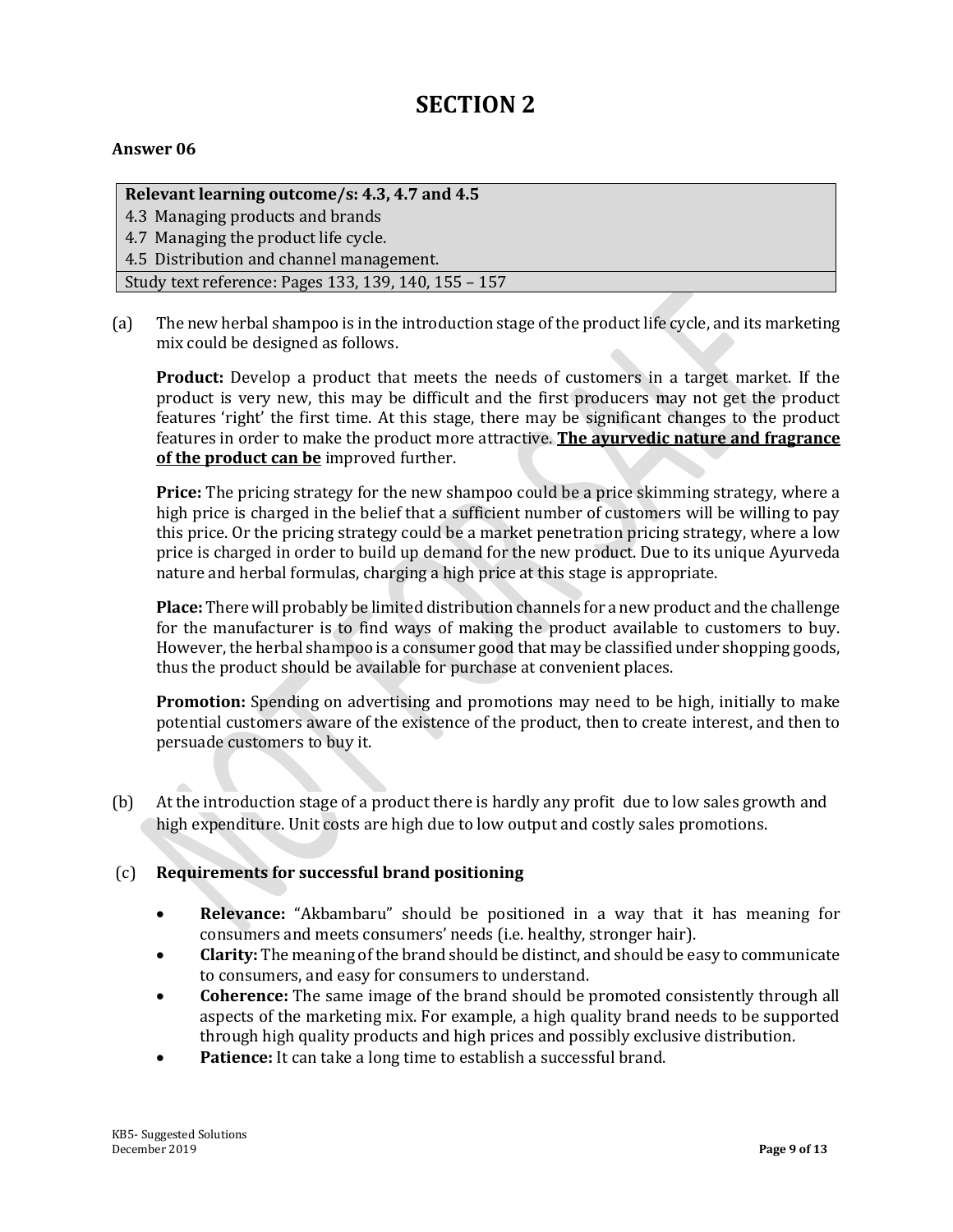(d) Key decisions in channel management that ALP may look into include:

#### **Price policy**

ALP needs to consider its price lists and discount policies so that the interests of intermediaries/middlemen (wholesalers and retailers) are taken into consideration, and not just the interests of ALP.

#### **Terms and conditions of sale**

Channel management involves making agreements about payment terms, expired and damaged items, and delivery times.

#### **Territorial rights**

ALP may choose to distribute its shampoo in any of the following (or combination of) channels.

- $\triangleright$  Extensive distribution
- $\triangleright$  Selective distribution
- $\triangleright$  Direct distribution

#### **Definition of responsibilities**

Clear demarcation of responsibilities needs to be agreed upon with the middlemen. For example, if ALP use wholesalers or retailers for distributing its products, who will be responsible for handling customer complaints or dealing with outdated products?

**(Total: 25 marks)**

#### **Answer 07**

#### **Relevant learning outcome/s: 5.7, 7.3 and 7.4**

5.7 Managing culture and change.

- 7.3 Strategic purpose of an organisation.
- 7.4. Formulation of business level strategy.

Study text reference: Pages 252, 253, 318, 323, 324, 338 and 339

#### (a) SWOT analysis

#### **Strengths**

- Technical expertise of the founding partners
- Availability of the required equipment since the company acquired ST (Pvt) Ltd
- Capable staff who have prior experience in the satellite company ST (Pvt) Ltd

#### **Weaknesses**

- Loan capital for working capital requirements
- No proper HR department
- Cultural issues could arise with the staff of the previous company
- No prior working experience of the founding partners

#### **Opportunities**

50% illegal market for TV services

KB5- Suggested Solutions **December 2019 Page 10 of 13**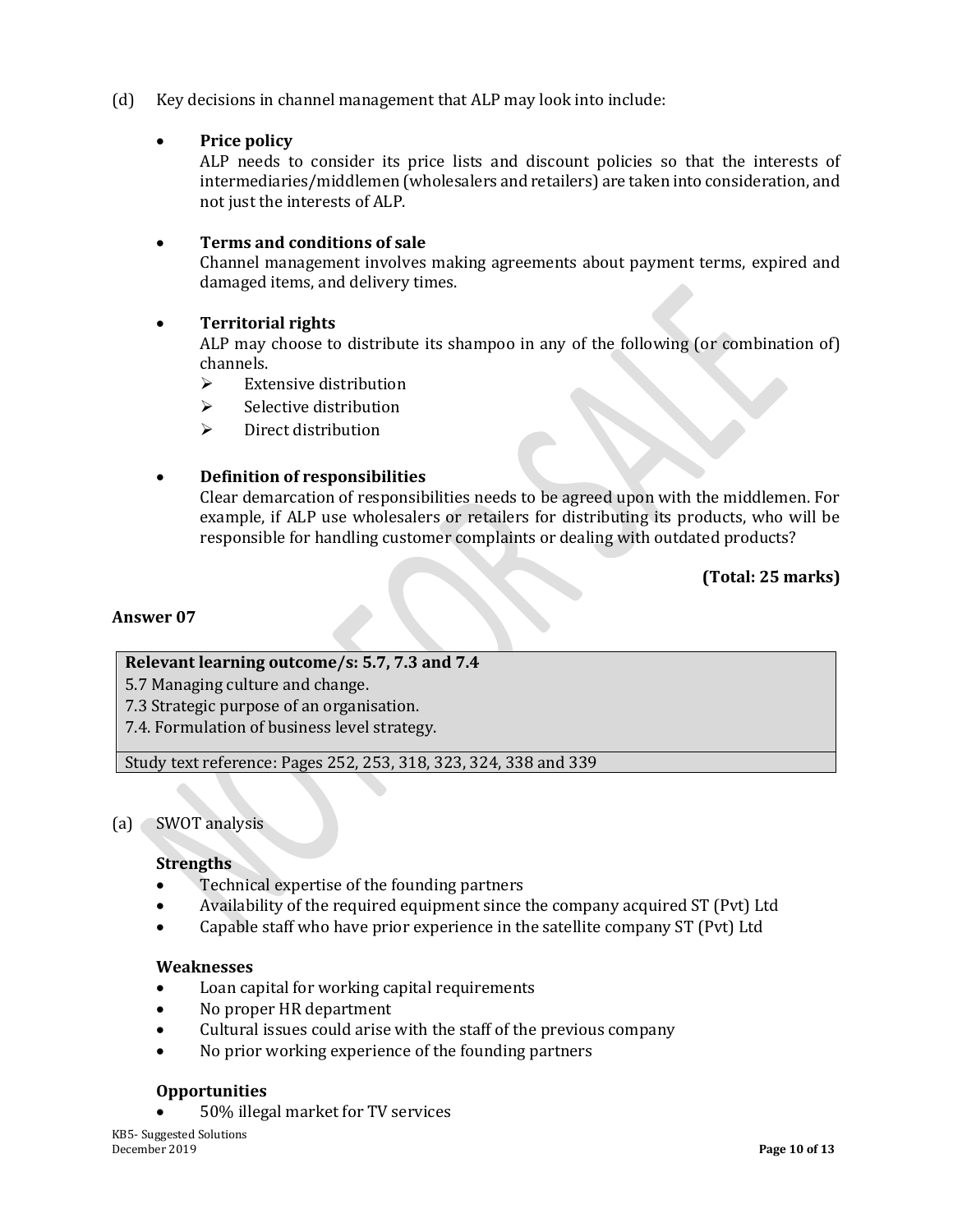- Price conscious consumers
- Potential for growth in the industry middle income country where majority of the population is able to afford TV services

#### **Threats**

- DTV service is a highly regulated service
- High switching costs due to high investment
- New entrants to the market
- Recoverability of customer premises equipment if a customer switches to other operators
- This cable TV service may be outdated due to changing technology/technological advancements.
- Redundancy programme some of the ST employees have considered this as a serious threat to their way of life
- (b) Porters' generic competitive strategies can be used to evaluate the proposed business case of launching the cable TV services.
	- Cost leadership the objective is to become the lowest-cost producer in the industry. The traditional method to achieve this objective is to produce on large scale, which enables the business to exploit economies of scale.
	- Differentiation per this strategy, the business targets much larger markets and aims to achieve a competitive advantage through differentiation across the whole industry. Differentiation is about charging a premium price that more than covers the additional production costs, and about giving customers clear reasons to prefer the product over other less differentiated products.
	- Focus this involves concentrating on a particular niche market and by understanding the dynamics of that market and the unique needs of customers within it, develop uniquely low cost or well-specified products for the market. Because this strategy involves serving customers in the market uniquely well, it tends to build strong brand loyalty amongst customers, and makes the particular market segment less attractive to competitors.

According to the given scenario, we recommend a "cost leadership strategy" for MTT to follow as they expect the following changes in relation to the market leader DTV.

|                                            | <b>Market leader</b> | Model suggested |
|--------------------------------------------|----------------------|-----------------|
| <b>Cost: Monthly rental</b>                | Y\$ 8                | Y\$ 7           |
| Set-up cost                                | Y\$ 30               | Y\$ 25          |
| Benefit: No. of TV channels (satellite TV) | 60                   | 90              |

Since the service under reference cannot be differentiated, a differentiation strategy is not appropriate. Also, if the company tries to combine more than one strategy, it risks losing its competitive advantage and becoming "stuck in the middle" **.**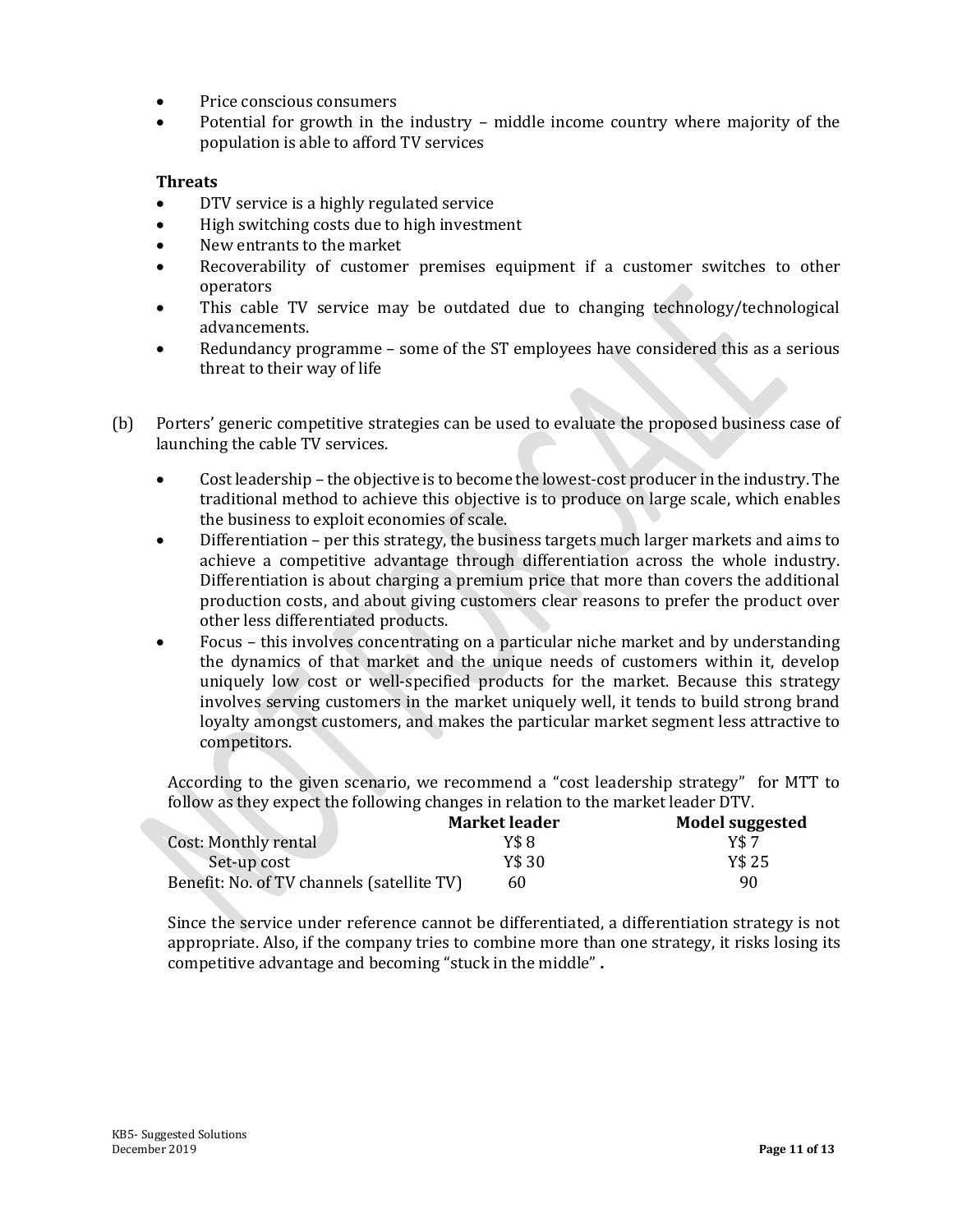#### (c) Kublar-Ross Model

| The five stages of grief |            |                                                                                                                                                                                                                                                                                                                                                                                                                                                 |  |  |
|--------------------------|------------|-------------------------------------------------------------------------------------------------------------------------------------------------------------------------------------------------------------------------------------------------------------------------------------------------------------------------------------------------------------------------------------------------------------------------------------------------|--|--|
| $\mathbf{1}$             | Denial     | This is a conscious or unconscious refusal to accept the fact that<br>change will happen. It is a defense mechanism.                                                                                                                                                                                                                                                                                                                            |  |  |
| $\overline{2}$           | Anger      | The individual becomes angry. Anger can be expressed in different<br>ways, but often involves feeling anger at others. "Why me?" "It's not<br>fair" "Who is to blame?".<br>Knowing this may help managers to avoid over-reaction when<br>employees show strong anger at proposals for change.                                                                                                                                                   |  |  |
| 3                        | Bargaining | People may then seek to bargain and negotiate a compromise, as a<br>part of their anger. Typically, they might seek to postpone the<br>change and 'buy some time'. However, this does not lead to a<br>sustainable solution.                                                                                                                                                                                                                    |  |  |
| 4                        | Depression | Depression sets in when the individual begins to recognise the fact<br>that the change will happen and starts facing reality. It is<br>acceptance, but with regret and unhappiness. The individual may<br>experience sadness, regret, uncertainty, or fear for the future. It is<br>unwise to try to cheer up the individual at this stage. Let the<br>individual go through his/her grief, because they are beginning to<br>accept the change. |  |  |
| 5                        | Acceptance | The individual accepts the change that will happen, and looks at<br>the change with more emotional detachment and objectivity. "I<br>can't prevent it from happening. I might as well prepare for it".<br>However, the nature of acceptance varies between individuals and<br>the situation that they face.                                                                                                                                     |  |  |

It is important to understand that Kubler-Ross did not intend this to be a rigid series of sequential steps or a process. An individual might not experience all five of the grief cycle. They may go through one or more stages twice. Some stages might be revisited. Some stages might not be experienced at all. Individuals may feel some of the stages much more strongly than others.

Even so, the model provides a reference point that enables an organisation's managers to understand what individual employees may be feeling, and deal with the problem accordingly. The model predicts that individuals will accept the change in the end (*people facing death will eventually accept it*).

**(Total: 25 marks)**